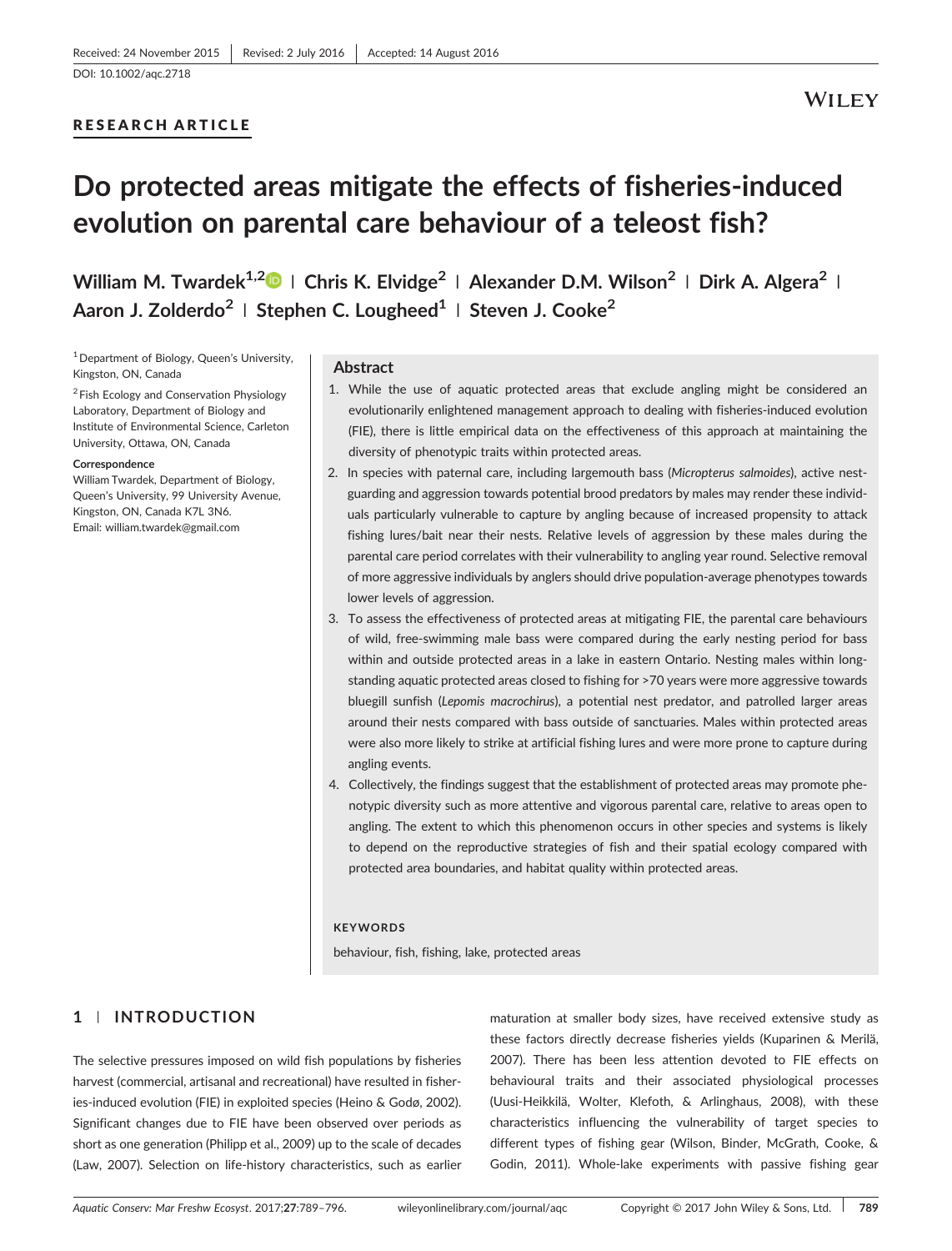(gillnets) demonstrate selection against faster‐growing phenotypes as a result of their increased vulnerability to capture stemming from their greater levels of activity and boldness (Biro & Post, 2008). In largemouth bass (Micropterus salmoides), artificial selection for phenotypes that have high or low vulnerability to capture by recreational angling indicated that angling vulnerability is a heritable trait (Philipp et al., 2009). Certain behavioural phenotypes associated with high baseline activity levels, elevated boldness and aggression (Conrad, Weinersmith, Brodin, Saltz, & Sih, 2011) may be selected against in populations exposed to angling pressure (Alós, Palmer, & Arlinghaus, 2012).

Fisheries-induced evolution selecting against boldness and aggression may disproportionately remove individuals with the greatest fitness potential that in part results from their tendency to exhibit the highest levels of parental care (Sutter et al., 2012). Parental care can augment the reproductive output of an individual by increasing the survival rate of offspring through nest tending and/or aggression against potential nest predators (Clutton‐Brock, 1991). In teleost fishes, parental care is often undertaken by males (Blumer, 1979; Breder, 1936; Smith & Wootton, 1995) with the level of care positively correlated with the number of eggs, past reproductive success and the likelihood of subsequent mating opportunities (Gross, 2005) as predicted by the 'asset protection principle' (Clark, 1994). Male black bass (Micropterus spp), in particular, demonstrate positive relationships between levels of aggression towards nest predators and the number of eggs within nests (Suski & Philipp, 2004). These relatively high levels of aggression may render such species particularly vulnerable to removal should they mistake angling gear for potential nest predators (Philipp, Toline, Kubacki, Philipp, & Phelan, 1997). Relative levels of aggression by nest‐guarding bass persist beyond the reproductive period and are correlated with their vulnerability to angling during open seasons when anglers are legally allowed to target bass (Cooke, Suski, Ostrand, Wahl, & Philipp, 2007). Fisheries‐induced evolution (FIE) will occur in populations exposed to catch-and-harvest fisheries but also in catch-and-release fisheries because of post-release mortality (reviewed in Siepker, Ostrand, Cooke, Philipp, & Wahl, 2007). Temporary removal of nest‐guarding bass can also be a mechanism for FIE, as parental absence may lead to brood reduction through predation and increased rates of nest abandonment (Stein & Philipp, 2015). Ultimately, reduced reproductive success of fished bass may decrease the frequencies of phenotypes most associated with aggression, parental care, and angling vulnerability (Philipp et al., 2015; Stein & Philipp, 2015). Previous studies of FIE‐mediated vulnerability to angling show that fish in unexploited lakes are more vulnerable to capture than fish in heavily fished lakes (Philipp et al., 2015) and have higher metabolic rates (Hessenauer et al., 2015), although these observations may be confounded by differences in the characteristics of lakes or biological factors between populations.

To mitigate the effects of FIE on species of interest, there have been efforts to develop evolutionarily enlightened management strategies (sensu Ashley et al., 2003), including designating particular areas within the home range of a species as off‐limits for all forms of harvest. Protected areas or sanctuaries have been widely implemented in both marine (Agardy, 1994; Sciberras et al., 2015) and freshwater (Saunders, Meeuwig, & Vincent, 2002; Suski & Cooke, 2007) systems.

In lakes, protected areas enable direct comparisons of the effects of fishing pressure on the characteristics of protected vs. exploited sub‐populations (Cooke & Cowx, 2006). This study builds on earlier inter‐lake data by focusing on fish inside and outside protected areas within a single water body. To assess the effects of fishing pressure on bass from inside and outside of protected areas, bass inside the sanctuary should represent a relatively distinct sub-population with high site fidelity. On Long Lake, (Elgin, ON, Canada), 87% of males nested within 10 m of the site they used in the previous year (Twardek et al., in press). These findings are consistent with the site fidelity of largemouth bass in tropical reservoirs, where 78% of males nested within 50 m of their site the year before (Waters & Noble, 2004). A telemetry study during the open fishing season (there is a closed season from December 15 to the third Saturday in June annually to protect spawning bass throughout the entire lake) on largemouth bass tagged within a fish sanctuary in Lake Opinicon, the study system, indicated that sanctuary males occupying areas with high habitat complexity had 91% of detections fall within the boundaries of the sanctuary (DeMille, 2010). In addition, none of the non-sanctuary bass moved into the sanctuary during the monitoring period (DeMille, 2010). Fry dispersal out of the sanctuary could also reduce the genetic distinctiveness of the sanctuary fish, although given typical dispersal distances (mean of 302 m and all <515 m in a 26 ha lake; Hessenauer, Bremigan, & Scribner, 2012) and the size of each sanctuary (1 km in length), the majority of fry should remain within sanctuary boundaries after dispersal. These studies suggest that bass found inside and outside protected areas can be treated as somewhat demographically distinct.

Largemouth bass are an ideal model to use for this research for several reasons. First, they are often apex predators in freshwater lentic systems, structuring lacustrine fish communities (Drenner et al., 2002; Turner & Mittelbach, 1990). Removal of largemouth bass from a fish assemblage can result in rapid and dramatic changes in food web structure by increasing the abundance of planktivorous fish (Mittelbach, Turner, Hall, Rettig, & Osenberg, 1995). Largemouth bass are also regarded as being relevant indicators of environmental change in lentic ecosystems given that changes in their density can lead to regime shifts (Carpenter et al., 2011). This species is renowned as the most popular sportfish in North America (Quinn & Paukert, 2009) but also faces pressures from habitat alteration (Ahrenstorff, Sass, & Helmus, 2009). Given their value as a sportfish but also their important role in freshwater ecosystems, they are of great interest from both fisheries management and conservation perspectives.

The present study explores how differential angling pressure may influence the evolution of fish behaviour over ecological timescales. The hypothesis is tested that recreational angling has resulted in differences in parental care behaviour of male bass protected from angling within fish sanctuaries relative to bass outside these areas. It is predicted that bass from within exploited areas will demonstrate lower levels of nest attentiveness and aggression towards potential nest predators than bass from within fish sanctuaries, and that fish outside the protected areas will also be less likely to be captured during controlled angling experiments. Observed differences would comprise indirect evidence that protected areas have been effective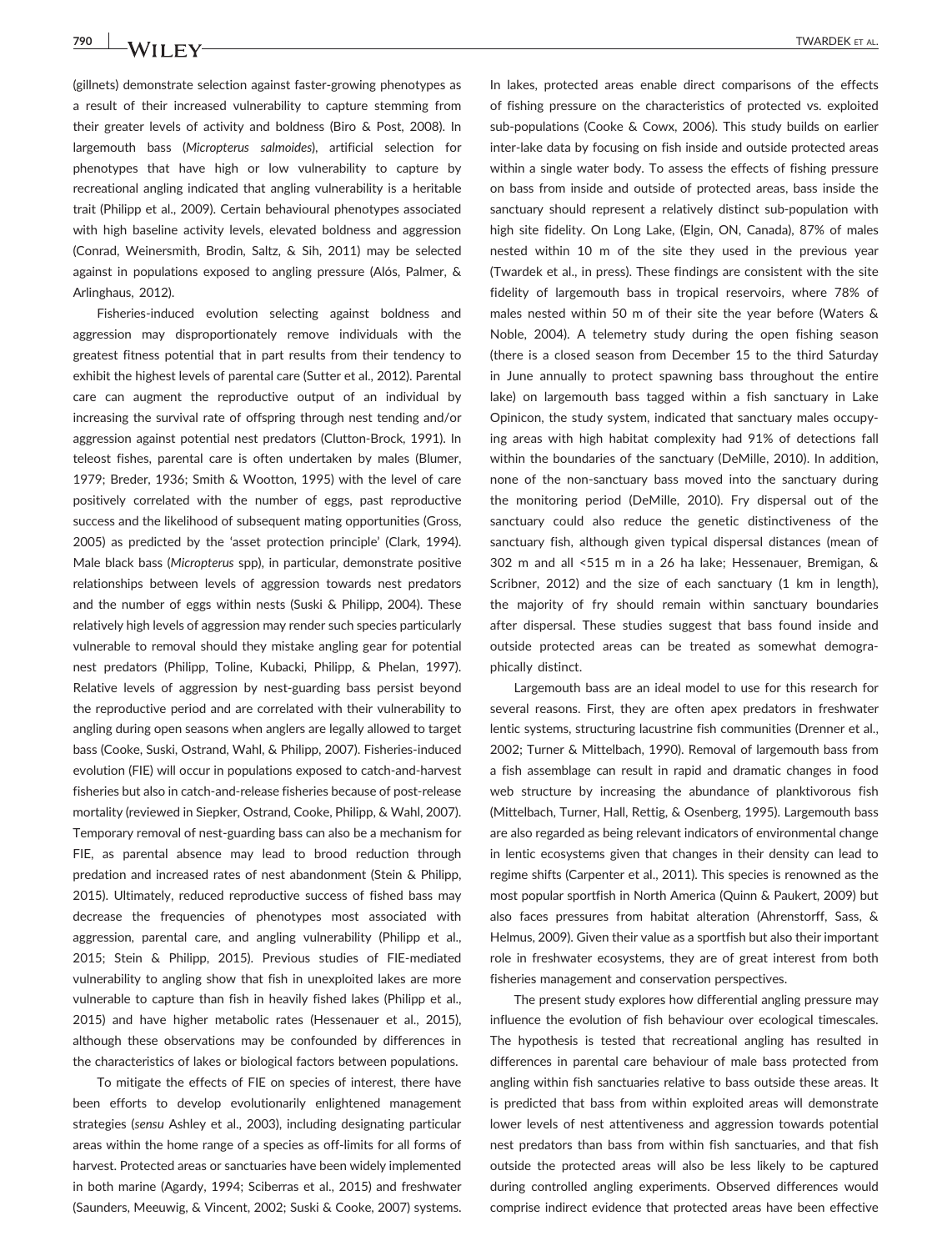at maintaining phenotypic diversity and served as an evolutionarily enlightened management strategy (Ashley et al., 2003), even if that was not the intent when they were first designated.

## 2 | METHODS

### 2.1 | Study site and species

All work was conducted in Lake Opinicon at the Queen's University Biological Station in Elgin, ON (N 44° 33′ 56.0″, W76° 19′ 23.6″; Figure 1) between 3 and 6 May 2015. Opinicon is mesotrophic with a mean depth of ~2.8 m and an area of ~780 ha (Agbeti, Kingston, Smol, & Watters, 1997) with two long‐established fish sanctuaries where angling is prohibited year round. These were established in 1939 (Murphy Bay fish sanctuary, 83 ha) and 1945 (Darlings Bay fish sanctuary, 14.2 ha) by the Ontario Ministry of Natural Resources and Forestry (OMNRF, formerly Lands and Forests) specifically for the conservation of largemouth bass. Although the sanctuaries were initially implemented as a means of maintaining quality of the recreational fishery, over time it has had the potential to play a broader role in conservation by providing unaltered habitat for protected species. These sanctuaries are located approximately 6 km apart on the east (Murphy Bay) and west (Darlings Bay) ends of the lake, and both contain ideal largemouth bass nesting habitat. Both sanctuaries are located in 'drowned land' areas, which contain many immersed stumps and fallen tree trunks resulting from flooding from construction of the Rideau Canal during the late 1820s (Karst & Smol, 2000). Lake Opinicon has a relatively high burden of nest predators (Gravel & Cooke, 2009) composed primarily of bluegill (Lepomis macrochirus), pumpkinseed (Lepomis gibbosus), and rock bass (Ambloplites rupestris).

Sixty‐eight free‐swimming, nesting male largemouth bass (all >23 cm total length) were assayed for parental care behaviour: 17 fish were sampled in each of the two sanctuary areas and 34 were sampled outside the sanctuaries. Only males from nests with similar habitat characteristics were included (shallow areas <1 m depth, coarse woody structure, and high vegetation densities; Ahrenstorff et al., 2009;

DeMille, 2010) to minimize any habitat-mediated differences in behaviour. Although behaviour in fishes is strongly influenced by environmental conditions, including temperature (Lemons & Crawshaw, 1985) and predation pressure (Cooke, Weatherhead, Wahl, & Philipp, 2008), these factors did not differ significantly between the two sanctuaries, between the non‐sanctuary areas, or between the sanctuary and non-sanctuary areas (all  $P > 0.05$ ).

## 2.2 | Experimental protocol

Snorkelling surveys were conducted to locate nesting males guarding newly spawned eggs (< 3 days old). The size of nesting males (total length) and their relative nesting success (ordinal ranking of the number of eggs in the nest from 1 (low) to 5 (high), after Philipp et al., 1997; Stein & Philipp, 2015) were estimated through visual assessments. Egg abundance in nests is positively associated with levels of aggression towards potential nest predators (Suski & Philipp, 2004) and nests with fewer eggs tend to have higher levels of abandonment (Zuckerman, Philipp, & Suski, 2014), so only males with mating success scores ≥3 were observed. Parental behaviour of the nesting males was assessed through four different assays by a snorkeller and all snorkellers ( $N = 4$ ) received identical training in assessment methods before beginning the study (Stein, Claussen, Cooke, & Philipp, 2014).

The following three behavioural tests were completed before assessing angling vulnerability. First, the nest attentiveness of bass was observed for 3 min, with nest attentiveness considered as the proportion of time the male spent on the nest protecting its brood out of the entire 3 min. The fish was assigned a score of 0 when it was more than 1 m from the nest or a score of 1 when it was within 1 m of the nest at 20 s intervals (O'Connor, Gilmour, Arlinghaus, Van Der Kraak, & Cooke, 2009). The level of nest attentiveness was determined by dividing the total attentiveness score by the number of observations made (9). During this 3‐min period the number of potential predators (bluegill, pumpkinseed, rock bass) that came within 1 m of the nest was recorded and used as a measure of ambient predator density. The male was then presented with a model brood



FIGURE 1 Map of Lake Opinicon. Solid lines indicate the boundaries for (A) Darling's Bay and (B) Murphy Bay fish sanctuaries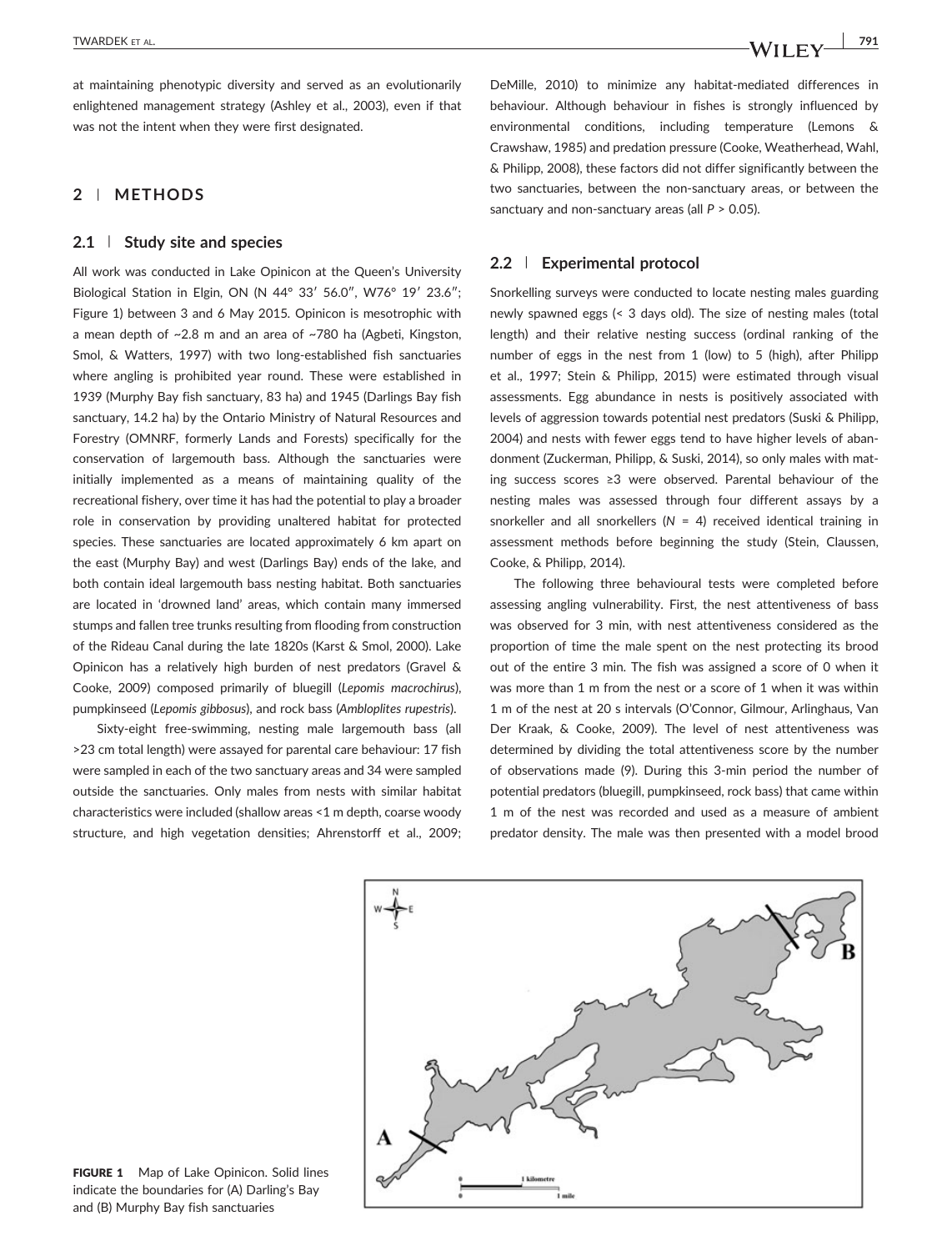**792 IVANDEK ET AL. TWARDEK ET AL.** 

predator consisting of a resin‐coated photograph of a bluegill sunfish mounted on a plexiglass backing attached to a 1.5 m dowelling rod (Coleman, Gross, & Sargent, 1985; Suski, Svec, Ludden, Phelan, & Philipp, 2003). The model was presented at distances of 2 m, 1 m, 0.5 m and on the nest (0 m) for periods of 10 s each or until the nesting male 'rushed' (male swam quickly towards the model), 'struck' (male made physical contact with the model) or 'yawned' (male opened his mouth and flared his branchiostegal membranes) at the model (after O'Connor et al., 2009; Suski & Philipp, 2004). The furthest position of the model from the nest that elicited one of these behaviours by the male bass was recorded as the response distance. Third, a glass jar containing a small live bluegill was placed directly onto the nest for a 1‐min period, during which the cumulative number of the three aggressive behaviours directed at the bluegill was recorded as the number of aggressive attempts.

After completion of the three behavioural assays, the nesting males were allowed to recover for 10 min before testing their vulnerability to angling. A fishing boat was positioned using an electric trolling motor at a distance of ~10 m from the nest to avoid disturbing the focal fish. Snorkellers remained a minimum distance of 5 m away during angling, and performed nest‐guarding duties until the male was released back onto its nest. Anglers presented each male with five casts each of a 10 cm white stick bait (Storm®), followed by a 10 cm green power worm (Berkley®) and then a 10 cm white tube (Berkley®). The order of lure presentation was identical for all males, and three different lures were used to increase the likelihood of eliciting a response from a nesting male. Consistency among anglers was achieved by including only those casts entering the water within 1 m of the nest, with all other casts being disqualified (<10%). If the nesting male demonstrated an anti‐nest predator response by attacking or ingesting the lure, the angler attempted to hook and land the fish. Each cast was given a score as follows: no response (score of 0), male made contact with the lure (score of 1), or male was hooked (score of 2). Once the male was hooked or landed the lure presentation ceased, and all landed fish were measured (total length, TL), and released immediately onto their nest. The mean total length of fish both inside and outside the sanctuaries was approximately 38 cm (15 in).

#### 2.3 | Statistical analyses

To justify the pooling of the two sanctuary samples into one group, and two non-sanctuary fish samples into another, a MANOVA was performed for the various behavioural responses. No significant differences were found in the multivariate behavioural responses of fish between sanctuary areas ( $P > 0.05$ ) or between non-sanctuary areas

(P > 0.05), so they were pooled into two distinct groups for comparison (sanctuary vs. non‐sanctuary fish). The behavioural responses of fish inside and outside sanctuaries were compared as generalized linear models with distributions suited to the types of data: binomial for discrete events (nest attentiveness and strikes per cast), Poisson for count data with low mean (number of aggressive attempts) and normal for categorical data (response distance to the bluegill model). In all models, ambient predator density counts and body size were included as covariates. Significance was considered at  $\alpha$  = 0.05. R v2.15.1 (R Core Team, 2015) was used for the analyses and figures were generated with SigmaPlot v11.0 (Systat Software, Inc., San Jose CA).

#### 3 | RESULTS

Full statistical results are presented in Table 1. Nest attentiveness was significantly more common in males outside the sanctuaries compared with those inside (F<sub>1, 66</sub> = 9.62, P = 0.0028; Figure 2a). Nesting males within the sanctuaries did not show a significant difference in response distance to the model predator compared with males outside the sanctuaries ( $F_{1, 66}$  = 1.10, P = 0.30; Figure 2b). Males within sanctuaries demonstrated significantly greater numbers of aggressive attempts than their counterparts outside the sanctuaries when presented with a live nest intruder ( $F_{1, 66}$  = 4.36, P = 0.041; Figure 2c). The sanctuary males had significantly greater numbers of strikes per cast than nonsanctuary males ( $F_{1, 66}$  = 10.17, P = 0.002; Figure 2d), corresponding to 44% of the males inside sanctuaries being caught during angling events vs. 21% outside the sanctuaries. No significant relationship was found between any of the behavioural measures and the number of nest predators present (all  $P > 0.05$ ), suggesting that these behavioural differences are the result of angling and not local variation in ambient predation pressure. In addition, no significant relationship was found between any of the behavioural measures and the size of the fish (all  $P > 0.05$ ), indicating that these behavioural differences are not size‐dependent across the range of adult sizes studied here. There was no significant difference in the size of fish inside vs. outside the sanctuaries ( $P > 0.05$ ).

## 4 | DISCUSSION

Male largemouth bass provide parental care to their offspring, guarding them from predators during the early stages of development (Breder, 1936). To protect against brood predators such as bluegill and pumpkinseed, males act aggressively by yawning, rushing and striking at intruders. Angling selectively targets and removes the most

TABLE 1 Generalized linear model comparison of behavioural responses of nest-guarding male largemouth bass (Micropterus salmoides) inside and outside fish sanctuaries (location) with male body size (total length, inches) and ambient predator density as linear covariates

|                         |       | <b>Location</b> |        |      | <b>Body size</b> |       |        | <b>Predator density</b> |      |                     |
|-------------------------|-------|-----------------|--------|------|------------------|-------|--------|-------------------------|------|---------------------|
| Response                |       | df              | P      |      | df               | D     |        | df                      | P    | <b>Distribution</b> |
| Nest attentiveness      | 9.62  | 1.66            | 0.0028 | 2.29 | 1.65             | 0.14  | 0.432  | 1.65                    | 0.51 | binomial            |
| Response distance       | 1.10  | 1.66            | 0.30   | 0.12 | 1.65             | 0.73  | 1.88   | 1.65                    | 0.17 | normal              |
| No. aggressive attempts | 4.36  | 1.66            | 0.041  | 1.93 | 1.65             | 0.17  | 2.70   | 1.65                    | 0.11 | Poisson             |
| No. strikes per cast    | 10.17 | 1.66            | 0.0022 | 2.91 | 1.65             | 0.092 | 0.0066 | 1.65                    | 0.94 | binomial            |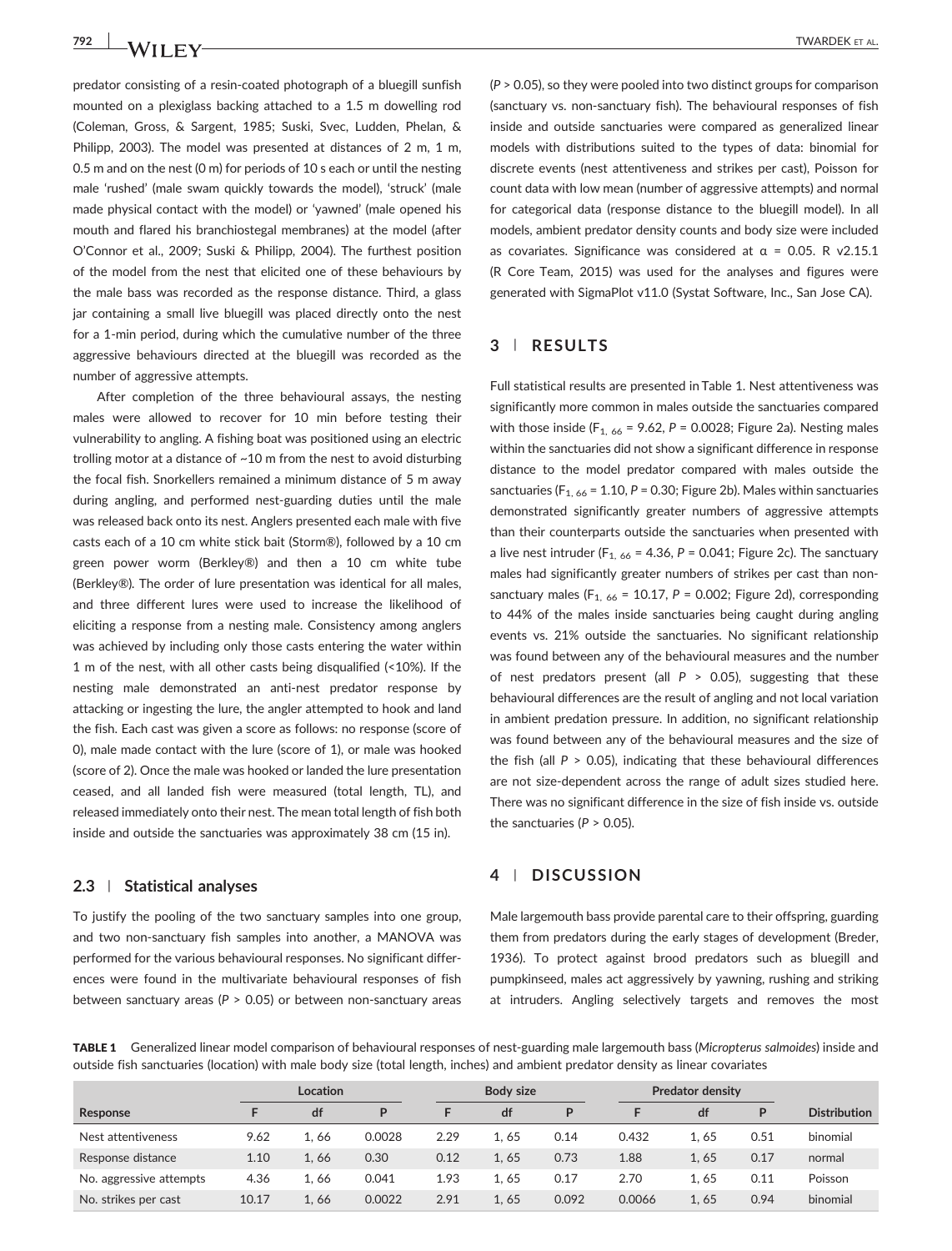

FIGURE 2 Mean (+ SE) values of observed (a) proportion of time devoted to nest attentiveness; (b) response distances to a model brood predator; (c) number of aggressive attempts towards a live intruding brood predator; and (d) number of strikes per cast for three different lures presented in standardized order demonstrated by male largemouth bass inside and outside of fishing sanctuaries. Asterisks (\*) denote statistically significant differences between treatments (P < 0.05)

aggressive fish from populations (Sutter et al., 2012), and even catch‐ and‐release angling can result in mortalities from injury and physiological impairment from capture and handling (reviewed in Siepker et al., 2007). Over time this may lead to FIE and less aggressive populations with correspondingly weaker or less effective parental care (Philipp et al., 2015). One means to diminish the potential effects of FIE is to designate protected areas that restrict recreational angling, which should limit the selective removal (through harvest or anglingassociated mortality) of those individuals providing the greatest levels of parental care.

The observed behaviours of nesting largemouth bass inside and outside protected areas are consistent with the prediction that males in protected areas provide greater levels of parental care by elevated aggression towards captive nest predators compared with their counterparts subject to angling pressure. Furthermore, these traits are positively associated with increased susceptibility to angling as sanctuary bass performed more frequent strikes towards artificial lures, which in turn can result in increased catches attributable to aggression (44% caught in the sanctuary vs. 21% caught outside the sanctuary). Aggression is positively correlated with metabolic rate in bass (Cooke et al., 2007; Redpath et al., 2010; Sutter et al., 2012), which has been found to be selected against in heavily exploited populations (Hessenauer et al., 2015). The relationship between aggression and metabolic rate provides a physiological explanation for the observed differences in behaviour. The present finding suggesting that angling selects against the trait of nest-guarding aggression is consistent with what has been observed between lakes with different levels of fishing intensity (Philipp et al., 2015); however, the within‐lake comparison assesses the potential for protected areas to mitigate this change. In Lake Opinicon, telemetry data supports some level of population distinctiveness (DeMille, 2010) despite the absence of corroborating genetic evidence. For the observed differences to be attributed to evolution, the selective pressure of recreational fishing would have to outweigh the homogenizing effect of gene flow. Gene flow between the sanctuary and non‐sanctuary areas would only reduce the magnitude of the observed differences in parental care behaviour. It could be predicted that complete physical isolation of the sanctuary would only magnify the difference observed between fish in the two areas. Given the consistency of temperature, ambient predator density, habitat, and body size of fish across study areas we suggest that the rather striking differences in behaviour observed are the result of variation in fishing pressure. It should be noted that these findings may alternatively be explained to some extent by phenotypic plasticity, as suggested in two population sub-units of European hake (Merluccius merluccius) although those sub-units occupied different habitat types (Hidalgo et al., 2014).

Bass outside sanctuaries demonstrated lower mean numbers of strikes per cast than bass inside sanctuaries. This could be due to the removal of more aggressive individuals or the result of previous exposure to fishing lures, and might therefore represent a learned, experience-based response to avoid these items (Beukema, 1970; Klefoth, Pieterek, & Arlinghaus, 2013; van Poorten & Post, 2005). Although there is little evidence for hook avoidance in largemouth bass, the species has shown some ability to learn in response to an electric shock (although only 12–34% learned by the fourth exposure; Coble, Farabee, & Anderson, 1985). Previous experimental angling studies on the responses of bass towards artificial lures have shown that the capture susceptibility of individuals does not change with increased levels of exposure, although naïve bass seem to strike more readily (Hackney & Linkous, 1978). Continuing work has also indicated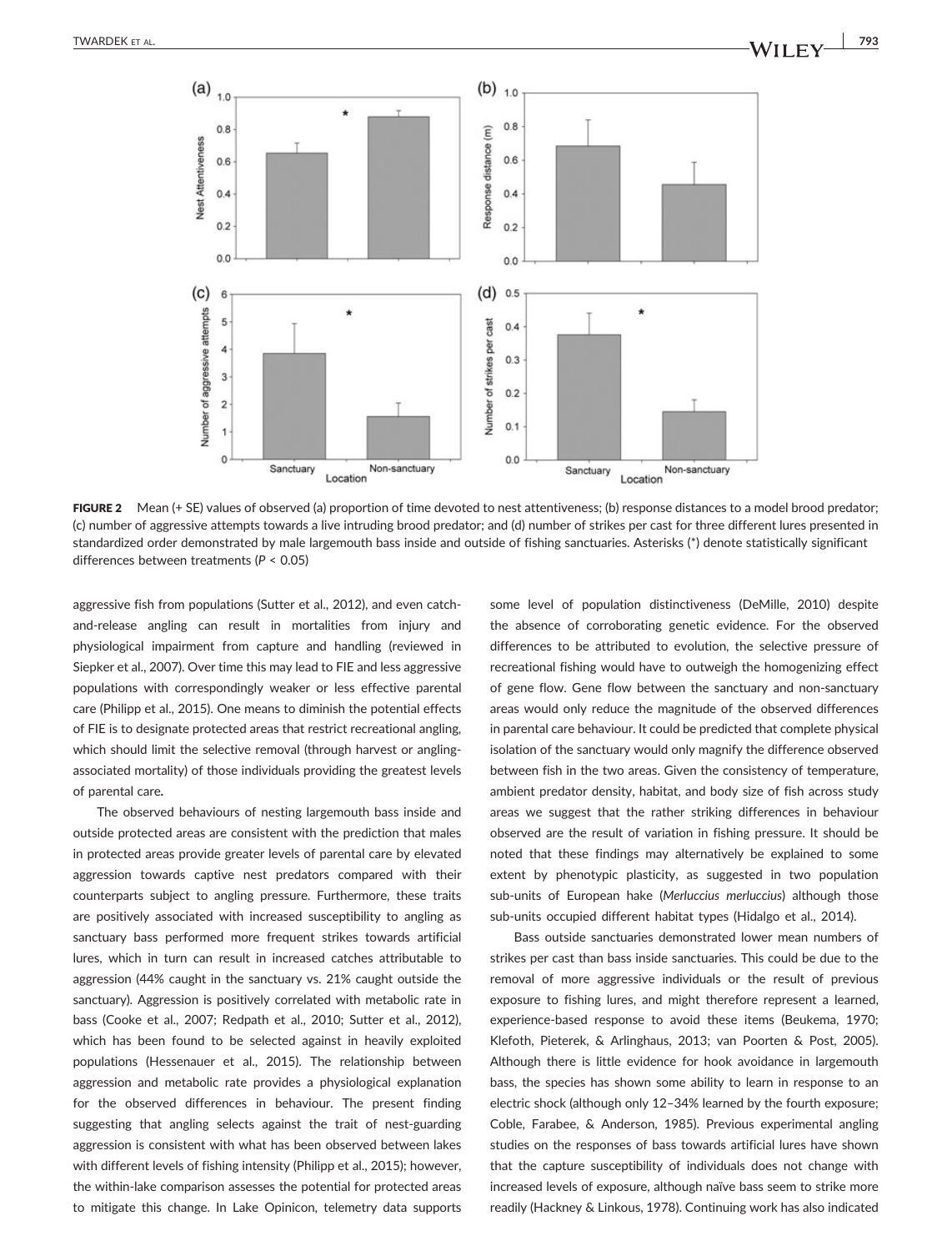that they may not recognize particular lures after periods of one year have elapsed (D. Philipp, unpublished data), suggesting a temporal limit to the memory window of retaining acquired information (Brown et al., 2013). The males fished for outside the protected areas during this study would have had a minimum of 6 months since their last exposure to fishing gear owing to seasonal lake‐wide closure from December 15 to the third Saturday in June. Although vulnerability to angling appears to be heritable (Philipp et al., 2009), quantifying the relative contributions of genetics and acquired information to the behavioural responses in largemouth bass requires additional research.

In heavily exploited areas, low vulnerability phenotypes may become more prevalent, which will have repercussions for the quality of the recreational fishery (Alós, Palmer, Trias, Diaz‐Gil, & Arlinghaus, 2014). In exploited systems, these low vulnerability males may be less likely to succumb to harvest, suggesting a fitness advantage. However, a consequence of removing the most aggressive fish is a population with weakened parental care (Cooke et al., 2007), leading to decreased survival of age‐0 offspring and potentially diminished adult recruitment (Parkos, Wahl, & Philipp, 2013; Sutter et al., 2012; but see Jackson, Einhouse, Van De Valk, & Brooking, 2015). The reduction in angling vulnerability of bass from within and outside protected areas is consistent with findings for catch rates in differentially exploited largemouth bass populations (Philipp et al., 2015). This also has practical implications to inform conservation policies as this study has demonstrated that more vulnerable males have greater levels of parental care aggression.

Male bass outside the sanctuaries spent more time on their nests than males inside the sanctuaries. One explanation for this could be that the more aggressive nesting males in the sanctuaries spend more time away from the nest chasing off brood predators and patrolling their nest site compared with those outside sanctuaries. Departing from the nest to chase predators is common in systems where predation levels are high (Cooke et al., 2008). Under this scenario there could be a tradeoff between high activity/boldness and nest attentiveness (Alós et al., 2012; Härkönen, Hyvärinen, Paappanen, & Vainikka, 2014; Klefoth et al., 2013). The higher nest attentiveness demonstrated by non‐sanctuary males supports the idea that angling selects for less active/bold phenotypes with such males spending more time on the nest and less time engaging lures/brood predators around nest sites. The observation that nest attentiveness is greater for males outside the sanctuaries may show that not all FIE selects against adaptive traits, as is generally assumed (Kuparinen & Merilä, 2007). However, effective parental care involves a combination of behaviours including those related to vigilance, patrolling, tending and predator engagement. Failing to engage predators from afar or immediately in the nest would be a poor strategy for brood defence in lakes with high predator burdens, including Lake Opinicon (Gravel & Cooke, 2009).

Fisheries‐induced evolution has been shown to act on a variety of traits including those related to physiology, life history, and behaviour (reviewed in Heino & Godø, 2002). Protected areas appear to be preserving phenotypic diversity in parental care behaviours which may achieve greater recruitment success at the population level (Sutter et al., 2012). Given the role of largemouth bass in structuring lentic ecosystems, strategies that ensure their persistence and protect a broad range of phenotypes would benefit not just bass populations and the fishery, but broader aquatic ecosystems. The extent that these findings may be applied to other species is dependent on their reproductive behavioural strategies and their spatial ecology relative to protected area boundaries. To increase the confidence that these findings are attributable to FIE, microgeographic population structure could be assessed for fish within and outside the sanctuaries. Additional work is needed to understand if simply limiting harvest (i.e. catch‐ and-release only) would be sufficient to prevent changes in behaviour, particularly because this would also require that released fish survive anangling event.Moreover, fishing during the parentalcare periodwould presumably need to be restricted to ensure that males engaged in parental care were not temporarily removed from nests by anglers, leading to reductions in brood size and subsequent abandonment (Philipp et al., 1997). This study expands the toolbox for conservation and resource management agencies in developing and refining evolutionarily enlightened management strategies.

#### ACKNOWLEDGEMENTS

We thank J.L. Monaghan, T. Prystay, S. Jain‐Schlaepfer, J.L. Brooks, E. Cooke, S. Clarke, C. Reid, J. Rudd and L. Elmer for assistance in the field. Funding was provided by NSERC (USRA to W. Twardek and DG to S. Cooke) and the Canada Research Chairs Program, as well as the Alexander and Cora Munn Summer Research Award (W. Twardek). The research vessel used in this study was funded by the Canada Foundation for Innovation. We thank the Ontario Ministry of Natural Resources and Forestry for providing scientific collection permits and for having the foresight to institute what we believe to be some of the first freshwater protected areas in North America nearly a century ago. All research was conducted in accordance with the guidelines of the Canadian Council on Animal Care as administered by Carleton University and Queen's University (B‐15‐08).

#### REFERENCES

- Agardy, M. T. (1994). Advances in marine conservation: The role of marine protected areas. Trends in Ecology and Evolution, 9, 267–270.
- Agbeti, M. D., Kingston, J. C., Smol, J. P., & Watters, C. (1997). Comparison of phytoplankton succession in two lakes of different mixing regimes. Archives of Hydrobiology, 140, 37–69.
- Ahrenstorff, T. D., Sass, G. G., & Helmus, M. R. (2009). The influence of littoral zone coarse woody habitat on home range size, spatial distribution, and feeding ecology of largemouth bass (Micropterus salmoides). Hydrobiologia, 623, 223–233.
- Alós, J., Palmer, M., & Arlinghaus, R. (2012). Consistent selection towards low activity phenotypes when catchability depends on encounters among human predators and fish. PloS One, 7, e48030.
- Alós, J., Palmer, M., Trias, P., Diaz‐Gil, C., & Arlinghaus, R. (2014). Recreational angling intensity correlates with alteration of vulnerability to fishing in a carnivorous coastal fish species. Canadian Journal of Fisheries and Aquatic Sciences, 720, 217–225.
- Ashley, M. V., Wilson, M. F., Pergams, O. R. W., O'Dowd, D. J., Gende, S. M., & Brown, J. S. (2003). Evolutionarily enlightened management. Biological Conservation, 111, 115–123.
- Beukema, J. J. (1970). Acquired hook‐avoidance in the pike Esox lucius L. fished with artificial and natural baits. Journal of Fish Biology, 2, 155–160.
- Biro, P. A., & Post, J. R. (2008). Rapid depletion of genotypes with fast growth and bold personality traits from harvested fish populations. Proceedings of the National Academy of Sciences, 105, 2919–2922.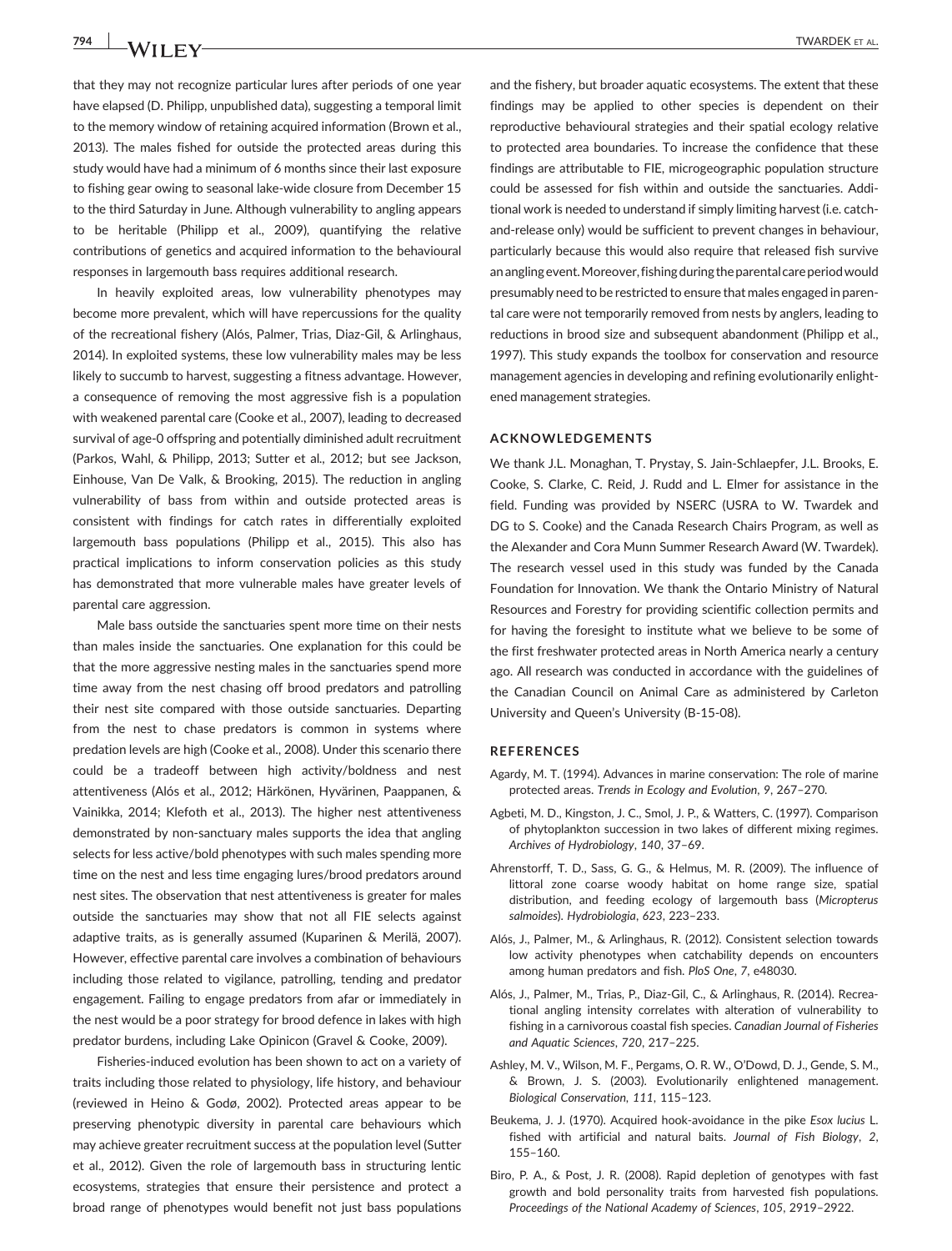- Blumer, L. S. (1979). Male parental care in the bony fishes. The Quarterly Review of Biology, 54, 149–161.
- Breder, C. M. (1936). The reproductive habits of the North American sunfishes (family Centrarchidae). Zoologica, 21, 1–48.
- Brown, G. E., Ferrari, M. C. O., Malka, P. H., Fregeau, L., Kayello, L., & Chivers, D. P. (2013). Retention of acquired predator recognition among shy versus bold juvenile rainbow trout. Behavioral Ecology and Sociobiology, 67, 43–51.
- Carpenter, S. R., Cole, J. J., Pace, M. L., Batt, R., Brock, W. A., Cline, T., … Weidel, B. (2011). Early warnings of regime shifts: A whole‐ecosystem experiment. Science, 332, 1079–1082.
- Clark, C. W. (1994). Antipredator behavior and the asset‐protection principle. Behavioral Ecology, 5, 159–170.
- Clutton‐Brock, T. H. (1991). The Evolution of Parental Care. Princeton, NJ: Princeton University Press.
- Coble, D. W., Farabee, G. B., & Anderson, R. O. (1985). Comparative learning ability of selected fishes. Canadian Journal of Fisheries and Aquatic Sciences, 42, 791–796.
- Coleman, R. M., Gross, M. R., & Sargent, R. C. (1985). Parental investment decision rules: A test in bluegill sunfish. Behavioral Ecology and Sociobiology, 18, 59–66.
- Conrad, J. L., Weinersmith, K. L., Brodin, T., Saltz, J. B., & Sih, A. (2011). Behavioural syndromes in fishes: A review with implications for ecology and fisheries management. Journal of Fish Biology, 78, 395–435.
- Cooke, S. J., & Cowx, I. G. (2006). Contrasting recreational and commercial fishing: Searching for common issues to promote unified conservation of fisheries resources and aquatic environments. Biological Conservation, 128, 93–108.
- Cooke, S. J., Suski, C. D., Ostrand, K. G., Wahl, D. H., & Philipp, D. P. (2007). Physiological and behavioral consequences of long-term artificial selection for vulnerability to recreational angling in a teleost fish. Physiological and Biochemical Zoology, 80, 480–490.
- Cooke, S. J., Weatherhead, P. J., Wahl, D. H., & Philipp, D. P. (2008). Parental care in response to natural variation in nest predation pressure in six sunfish (Centrarchidae: Teleostei) species. Ecology of Freshwater Fish, 17, 628–638.
- R CoreTeam. (2015). R: A language and environment for statistical computing. Vienna, Austria: R Foundation for Statistical Computing.
- DeMille, M. J. (2010). The behaviour of largemouth bass in Lake Opinicon, Ontario: A biological perspective for the evaluation of Murphy Bay Fish Sanctuary. MSc thesis, Queen's University, Canada.
- Drenner, R. W., Baca, R. M., Gilroy, J. S., Ernst, M. R., Jensen, D. J., & Marshall, D. H. (2002). Community responses to piscivorous largemouth bass: A biomanipulation experiment. Lake and Reservoir Management, 18, 44–51.
- Gravel, M. A., & Cooke, S. J. (2009). Influence of inter‐lake variation in natural nest predator burden on the parental care behaviour of smallmouth bass (Micropterus dolomieu). Ethology, 115, 608–616.
- Gross, M. R. (2005). The evolution of parental care. The Quarterly Review of Biology, 80, 37–46.
- Hackney, P. A., & Linkous, T. E. (1978). Striking behaviour of the largemouth bass and the use of the binomial distribution for its analysis. Transactions of the American Fisheries Society, 107, 682–688.
- Härkönen, L., Hyvärinen, P., Paappanen, J., & Vainikka, A. (2014). Explorative behaviour increases vulnerability to angling in hatchery‐ reared brown trout (Salmo trutta). Canadian Journal of Fisheries and Aquatic Sciences, 71, 1900–1909.
- Heino, M., & Godø, O. R. (2002). Fisheries‐induced selection pressures in the context of sustainable fisheries. Bulletin of Marine Science, 70, 639–656.
- Hessenauer, J. M., Bremigan, M. T., & Scribner, K. T. (2012). Genetic pedigree reconstruction facilitates lakewide estimates of age‐0 largemouth bass dispersal. Transactions of the American Fisheries Society, 141, 1672–1681.
- Hessenauer, J. M., Vokoun, J. C., Suski, C. D., Davis, J., Jacobs, R., & O'Donnell, E. (2015). Differences in the metabolic rates of exploited and unexploited fish populations: A signature of recreational fisheries induced evolution? PloS One, 10, e0128336.
- Hidalgo, M., Olsen, E. M., Ohlberger, J., Saborido‐Rey, F., Murua, H., Piñeiro, C., & Stenseth, N. C. (2014). Contrasting evolutionary demography induced by fishing: The role of adaptive phenotypic plasticity. Ecological Applications, 24, 1101–1114.
- Jackson, J. R., Einhouse, D. W., Van De Valk, A. J., & Brooking, T. E. (2015). Year‐class production of black bass before and after opening of a spring catch‐and‐release season in New York: Case studies from three lakes. In M. D. Tringali, J. M. Long, T. W. Birdsong, & W. S. Allen (Eds.), Black bass diversity: Multidisciplinary science for conservation 82. (pp. 181-191). Nashville, TN: American Fisheries Society Symposium.
- Karst, T. L., & Smol, J. P. (2000). Paleolimnological evidence of limnetic nutrient concentration equilibrium in a shallow, macrophyte‐dominated lake. Aquatic Sciences, 62, 20–38.
- Klefoth, T., Pieterek, T., & Arlinghaus, R. (2013). Impacts of domestication on angling vulnerability of common carp (Cyprinus carpio L.): The role of learning, foraging behaviour and food preferences. Fisheries Management and Ecology, 20, 174–186.
- Kuparinen, A., & Merilä, J. (2007). Detecting and managing fisheries‐ induced evolution. Trends in Ecology and Evolution, 22, 652–659.
- Law, R. (2007). Fisheries-induced evolution: Present status and future directions. Marine Ecology Progress Series, 335, 271–277.
- Lemons, D., & Crawshaw, L. (1985). Behavioural and metabolic adjustments to low temperatures in the largemouth bass (Micropterus salmoides). Physiological Zoology, 58, 175–180.
- Mittelbach, G. G., Turner, A. M., Hall, D. J., Rettig, J. E., & Osenberg, C. W. (1995). Perturbation and resilience: A long‐term, whole‐lake study of predator extinction and reintroduction. Ecology, 76, 2347–2360.
- O'Connor, C. M., Gilmour, K. M., Arlinghaus, R., Van Der Kraak, G., & Cooke, S. J. (2009). Stress and parental care in a wild teleost fish: Insights from exogenous supraphysiological cortisol implants. Physiological and Biochemical Zoology, 82, 709–719.
- Parkos, J. J., Wahl, D. H., & Philipp, D. P. (2013). Comment: Assessing the potential for the angling of nesting males to influence largemouth bass recruitment should consider the quality of nesting individuals. Transactions of the American Fisheries Society, 142, 416–418.
- Philipp, D. P., Claussen, J. E., Koppelman, J. B., Stein, J. A., Cooke, S. J., Suski, C. D., … Arlinghaus, R. (2015). Fisheries‐induced evolution in largemouth bass – linking vulnerability to angling, parental care, and fitness. In M. D. Tringali, J. M. Long, T. W. Birdsong, & W. S. Allen (Eds.), Black bass diversity: Multidisciplinary science for conservation 82. (pp. 223–234). Nashville, TN: American Fisheries Society Symposium.
- Philipp, D. P., Cooke, S. J., Claussen, J. E., Koppelman, J. B., Suski, C. D., & Burkett, D. P. (2009). Selection for vulnerability to angling in largemouth bass. Transactions of the American Fisheries Society, 138, 189–199.
- Philipp, D. P., Toline, C. A., Kubacki, M. F., Philipp, D. B. F., & Phelan, F. J. S. (1997). The impact of catch‐and‐release angling on the reproductive success of smallmouth bass and largemouth bass. North American Journal of Fisheries Management, 17, 557–567.
- Quinn, S., & Paukert, C. (2009). Centrarchid fisheries. In S. J. Cooke, & D. P. Philipp (Eds.), Centrarchid fishes: Diversity, biology, and conservation. (pp. 312–339). Oxford, UK: Blackwell Publishing.
- Redpath, T. D., Cooke, S. J., Suski, C. D., Arlinghaus, R., Couture, P., Wahl, D. H., & Philipp, D. P. (2010). The metabolic and biochemical basis of vulnerability to recreational angling after three generations of anglinginduced selection in a teleost fish. Canadian Journal of Fisheries and Aquatic Sciences, 67, 1983–1992.
- Saunders, D. L., Meeuwig, J. J., & Vincent, A. C. J. (2002). Freshwater protected areas: Strategies for conservation. Conservation Biology, 16,  $30 - 41$